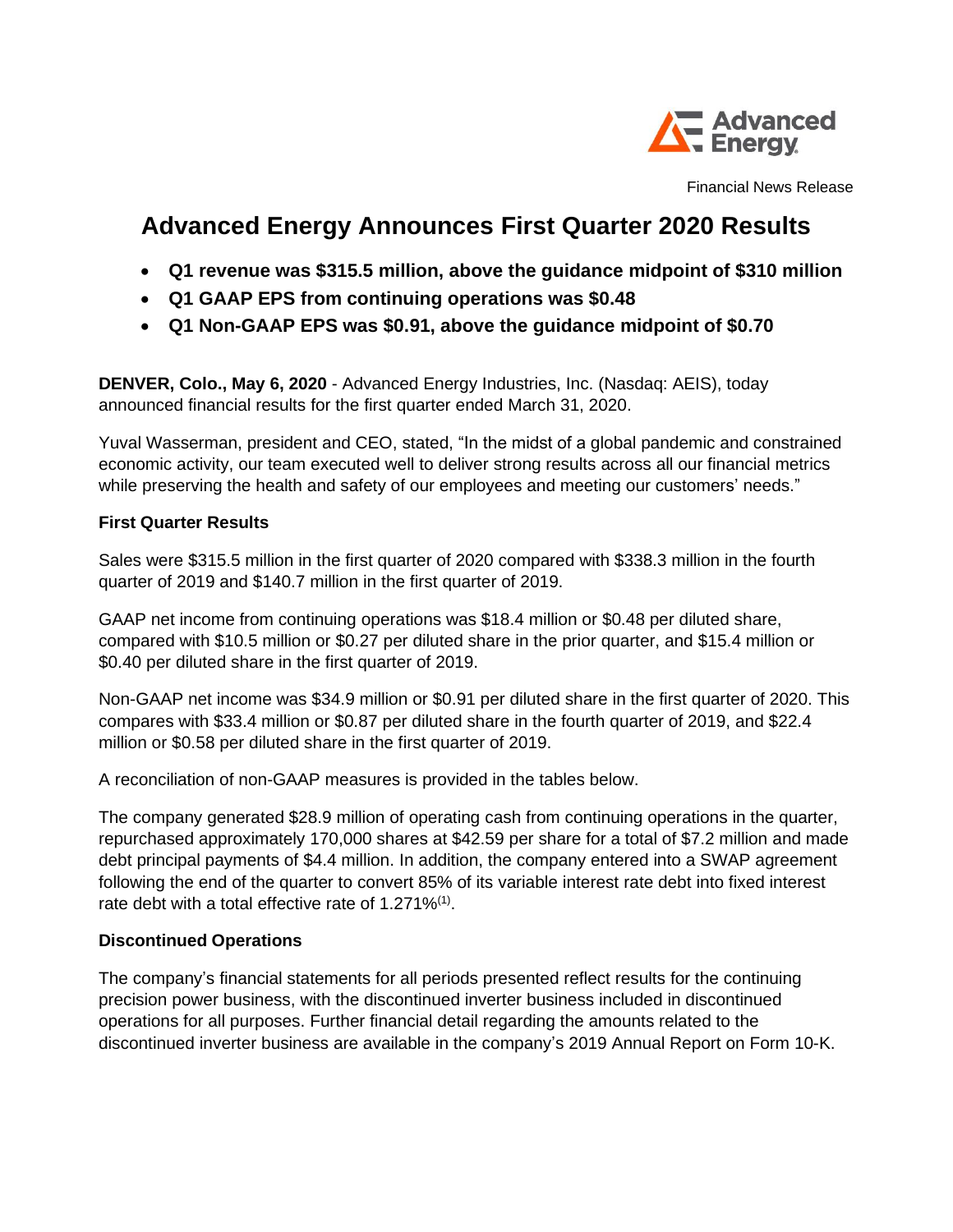## **Second Quarter 2020 Guidance**

Based on the company's current view, beliefs and assumptions, guidance for the second quarter of 2020 is within the following ranges.

|                                     | Q2 2020           |
|-------------------------------------|-------------------|
| Revenues                            | $$315M +/- $30M$  |
| GAAP EPS from continuing operations | $$0.53 +/- $0.30$ |
| Non-GAAP EPS                        | $$0.80 +/- $0.30$ |

## **Conference Call**

Management will host a conference call today, May 6, 2020 at 6:30 a.m. Mountain Time/ 8:30 a.m. Eastern Time to discuss Advanced Energy's financial results. Domestic callers may access this conference call by dialing 855-232-8958. International callers may access the call by dialing +1 315-625-6980. Participants will need to provide the operator with Conference ID Number 5728869, which has been reserved for this call. A webcast will also be available on the company's Investor Relations web page at ir.advanced-energy.com**.**

## **About Advanced Energy**

Advanced Energy (Nasdaq: AEIS) is a global leader in the design and manufacturing of highly engineered, precision power conversion, measurement and control solutions for mission-critical applications and processes. AE's power solutions enable customer innovation in complex applications for a wide range of industries including semiconductor equipment, industrial, manufacturing, telecommunications, data center computing and healthcare. With engineering knowhow and responsive service and support around the globe, the company builds collaborative partnerships to meet technology advances, propel growth for its customers and innovate the future of power. Advanced Energy has devoted more than three decades to perfecting power for its global customers and is headquartered in Denver, Colorado, USA. For more information, visit www.advancedenergy.com.

Advanced Energy | Precision. Power. Performance.

## **For more information, contact:**

Brian Smith Advanced Energy (970) 407-6555 brian.smith@aei.com

## **Non-GAAP Measures**

This release includes GAAP and non-GAAP income and per-share earnings data and other GAAP and non-GAAP financial information. Advanced Energy's non-GAAP measures exclude the impact of non-cash related charges such as stock-based compensation and amortization of intangible assets, as well as discontinued operations, and non-recurring items such as acquisition-related

<sup>(1)</sup> The effective cost of the swap consists of a fixed base rate of 0.521% plus 75 basis points. The 75 basis points could be higher pending the company maintaining certain covenant ratios.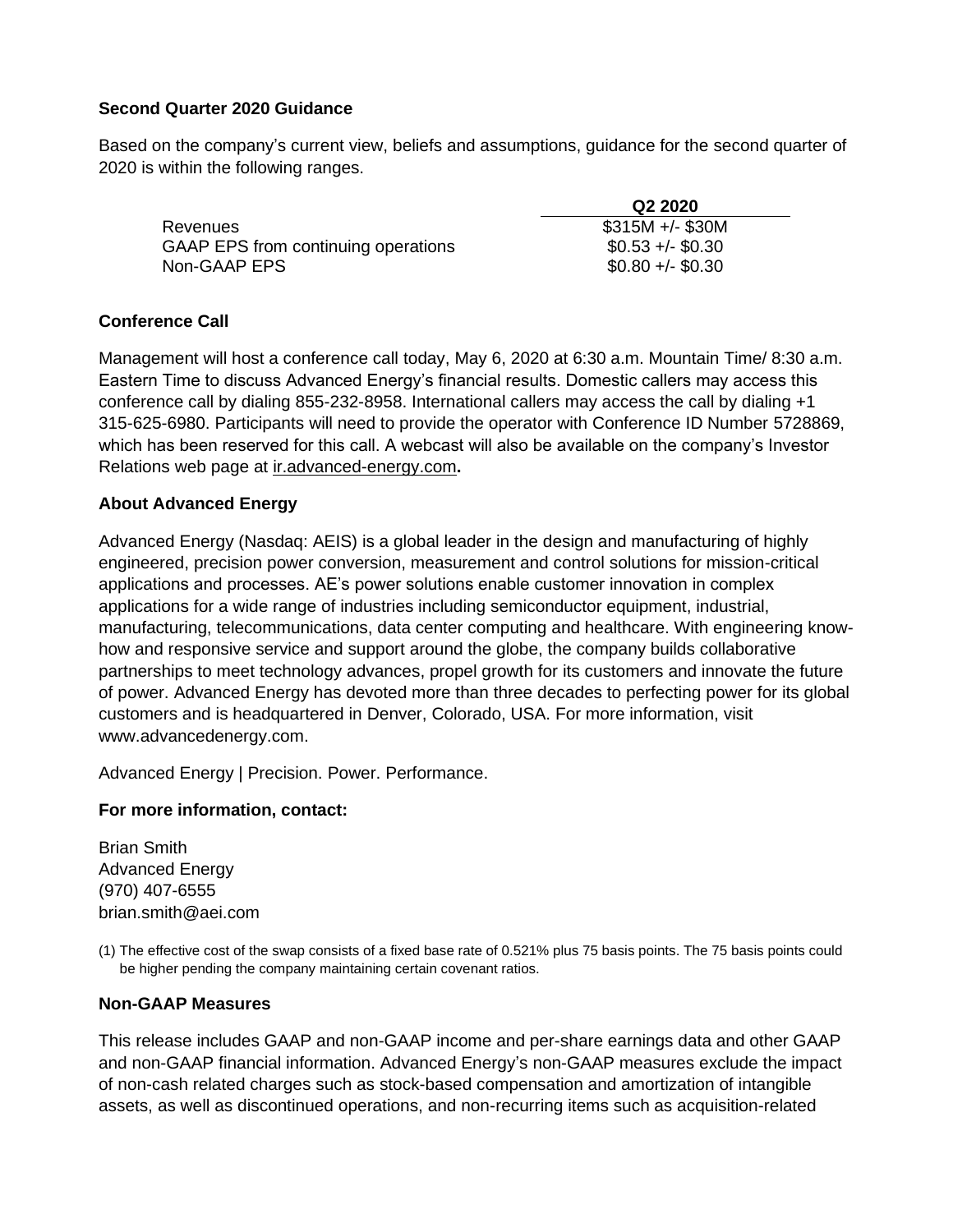costs and restructuring expenses. The non-GAAP measures included in this release are not in accordance with, or an alternative for, similar measures calculated under generally accepted accounting principles and may be different from non-GAAP measures used by other companies. In addition, these non-GAAP measures are not based on any comprehensive set of accounting rules or principles. Advanced Energy believes that these non-GAAP measures provide useful information to management and investors to evaluate business performance without the impacts of certain non-cash charges and other cash charges which are not part of the company's usual operations. The company uses these non-GAAP measures to assess performance against business objectives, make business decisions, develop budgets, forecast future periods, assess trends and evaluate financial impacts of various scenarios. In addition, management's incentive plans include these non-GAAP measures as criteria for achievements. Additionally, the company believes that these non-GAAP measures, in combination with its financial results calculated in accordance with GAAP, provide investors with additional perspective. While some of the excluded items may be incurred and reflected in the company's GAAP financial results in the foreseeable future, the company believes that the items excluded from certain non-GAAP measures do not accurately reflect the underlying performance of its continuing operations for the period in which they are incurred. The use of non-GAAP measures has limitations in that such measures do not reflect all of the amounts associated with the company's results of operations as determined in accordance with GAAP, and these measures should only be used to evaluate the company's results of operations in conjunction with the corresponding GAAP measures. Please refer to the Form 8-K regarding this release furnished today to the Securities and Exchange Commission.

## **Forward-Looking Statements**

The company's guidance with respect to anticipated financial results for the second quarter ending June 30, 2020, potential future growth and profitability, future business mix, expectations regarding future market trends, future performance within specific markets and other statements herein or made on the above-announced conference call that are not historical information are forwardlooking statements within the meaning of Section 27A of the Securities Act of 1933 and Section 21E of the Securities Exchange Act of 1934. Forward-looking statements are subject to known and unknown risks and uncertainties that could cause actual results to differ materially from those expressed or implied by such statements. Such risks and uncertainties include, but are not limited to: (a) the effects of global macroeconomic conditions upon demand for our products and services; (b) the volatility and cyclicality of the industries the company serves, particularly the semiconductor industry; (c) delays in capital spending by end-users in our served markets; (d) the risks and uncertainties related to the acquisition and integration of Artesyn Embedded Power including the optimization and reduction of our global manufacturing sites; (e) the recent outbreak of Covid-19 and its potential adverse impact on our product manufacturing, research & development, supply chain, services and administrative operations; (f) the accuracy of the company's estimates related to fulfilling solar inverter product warranty and post-warranty obligations; (g) the company's ability to realize its plan to avoid additional costs after the solar inverter wind-down; (h) the accuracy of the company's assumptions on which its financial statement projections are based; (i) the impact of product price changes, which may result from a variety of factors; (j) the timing of orders received from customers; (k) the company's ability to realize benefits from cost improvement efforts including avoided costs, restructuring plans and inorganic growth; (l) the company's ability to obtain in a timely manner the materials necessary to manufacture its products; (m) unanticipated changes to management's estimates, reserves or allowances; (n) changes and adjustments to the tax expense and benefits related to the U.S. tax reform that was enacted in late 2017; and (o) the effects of U.S.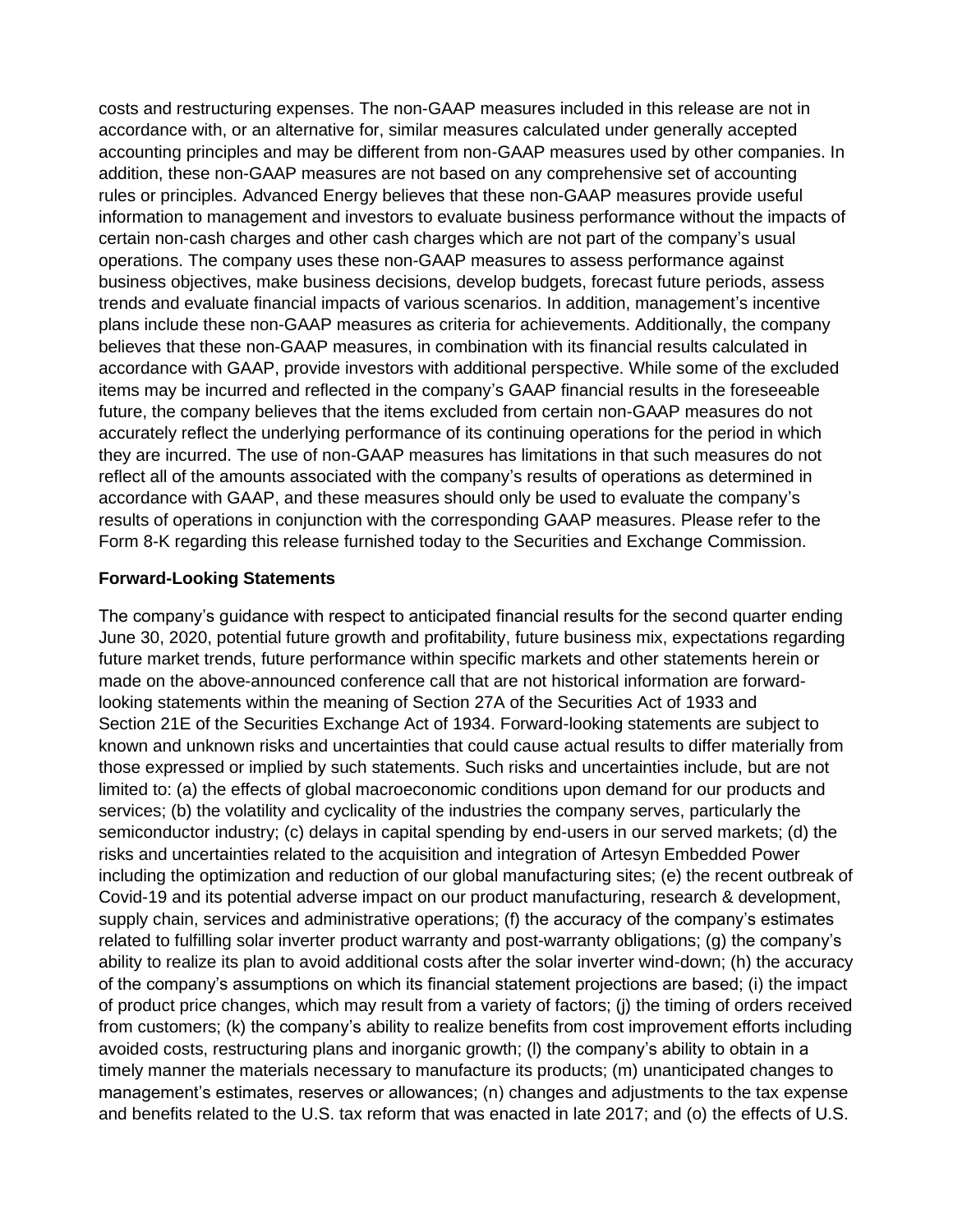government trade and export restrictions, Chinese retaliatory trade actions, and other governmental action related to tariffs upon the demand for our, and our customers', products and services and the U.S. economy. These and other risks are described in Advanced Energy's Form 10-K, Forms 10-Q and other reports and statements filed with the Securities and Exchange Commission (the "SEC"). These reports and statements are available on the SEC's website at www.sec.gov. Copies may also be obtained from Advanced Energy's investor relations page at ir.advanced-energy.com or by contacting Advanced Energy's investor relations at 970-407-6555. Forward-looking statements are made and based on information available to the company on the date of this press release. Aspirational goals and targets discussed on the conference call or in the presentation materials should not be interpreted in any respect as guidance. The company assumes no obligation to update the information in this press release.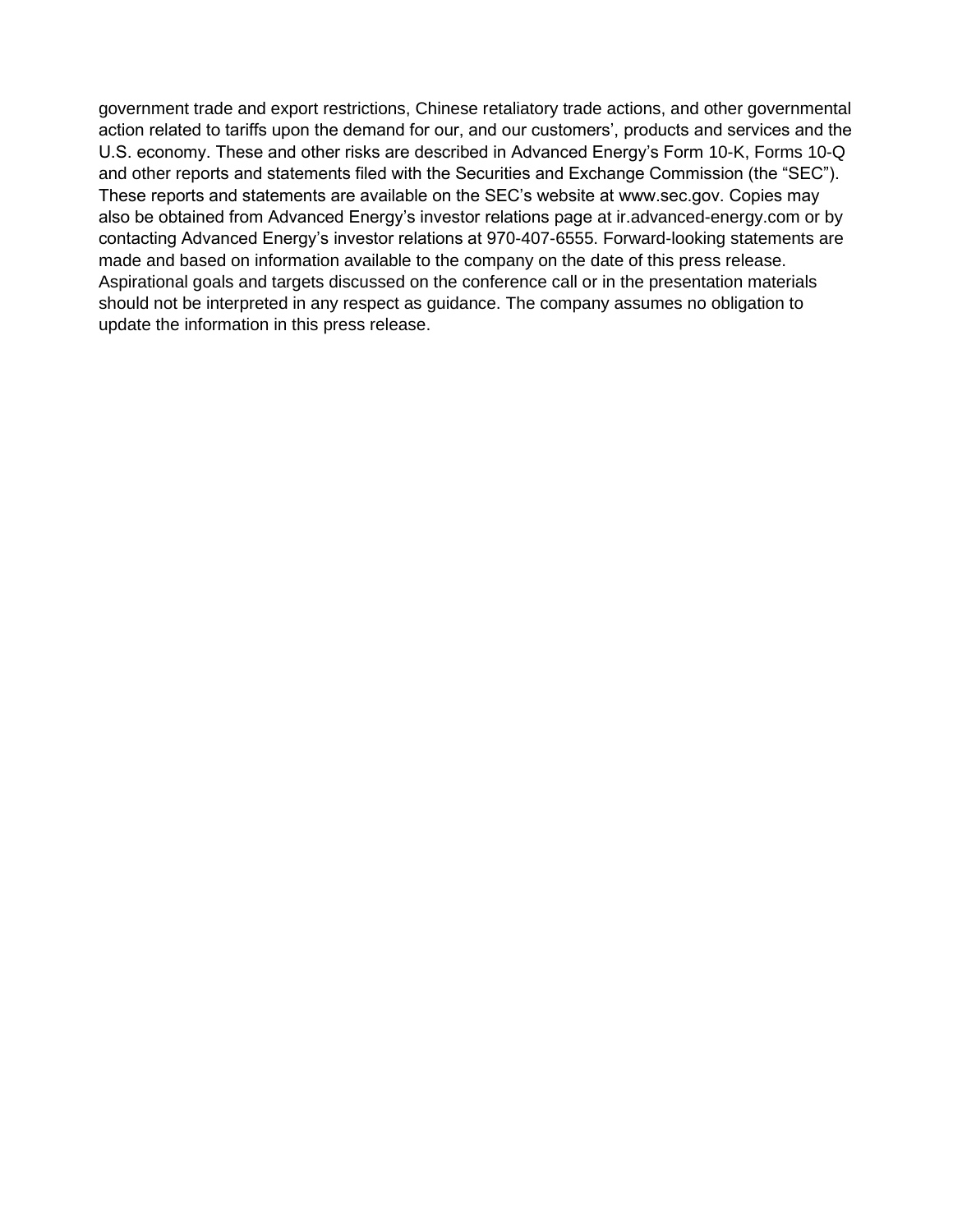#### **ADVANCED ENERGY INDUSTRIES, INC. CONDENSED CONSOLIDATED STATEMENTS OF OPERATIONS (in thousands, except per share data)**

|                                                                            | <b>Three Months Ended</b> |                   |      |           |              |           |  |
|----------------------------------------------------------------------------|---------------------------|-------------------|------|-----------|--------------|-----------|--|
|                                                                            |                           |                   |      |           | December 31, |           |  |
|                                                                            |                           | March 31,<br>2020 | 2019 |           | 2019         |           |  |
|                                                                            | Unaudited                 |                   |      | Unaudited |              | Unaudited |  |
| Sales:                                                                     |                           |                   |      |           |              |           |  |
| Product                                                                    | \$                        | 289,361           | \$   | 112,112   | \$           | 311,618   |  |
| Service                                                                    |                           | 26,095            |      | 28,631    |              | 26,650    |  |
| Total sales                                                                |                           | 315,456           |      | 140,743   |              | 338,268   |  |
| Cost of sales:                                                             |                           |                   |      |           |              |           |  |
| Product                                                                    |                           | 191,066           |      | 60,801    |              | 212,526   |  |
| Service                                                                    |                           | 12,159            |      | 14,202    |              | 13,447    |  |
| Total cost of sales                                                        |                           | 203,225           |      | 75,003    |              | 225,973   |  |
| Gross profit                                                               |                           | 112,231           |      | 65,740    |              | 112,295   |  |
|                                                                            |                           | 35.6 %            |      | 46.7 %    |              | 33.2 %    |  |
| Operating expenses:                                                        |                           |                   |      |           |              |           |  |
| Research and development                                                   |                           | 34,770            |      | 21,289    |              | 33,828    |  |
| Selling, general and administrative                                        |                           | 45,991            |      | 29,014    |              | 49,528    |  |
| Amortization of intangible assets                                          |                           | 5,006             |      | 1,973     |              | 5,319     |  |
| Restructuring expense                                                      |                           | 656               |      | 1,673     |              | 1,418     |  |
| Total operating expenses                                                   |                           | 86,423            |      | 53,949    |              | 90,093    |  |
| Operating income                                                           |                           | 25,808            |      | 11,791    |              | 22,202    |  |
| Other income (expense), net                                                |                           | (3,510)           |      | 743       |              | (4, 843)  |  |
| Income from continuing operations before income taxes                      |                           | 22,298            |      | 12,534    |              | 17,359    |  |
| Provision (benefit) for income taxes                                       |                           | 3,900             |      | (2,853)   |              | 6,880     |  |
| Income from continuing operations, net of income taxes                     |                           | 18,398            |      | 15,387    |              | 10,479    |  |
| Income (loss) from discontinued operations, net of income taxes            |                           | (320)             |      | (9)       |              | (210)     |  |
| <b>Net income</b>                                                          |                           | 18,078            |      | 15,378    |              | 10,269    |  |
| Income from continuing operations attributable to non-controlling interest |                           | 15                |      | 8         |              | 5         |  |
| Net income attributable to Advanced Energy Industries, Inc.                | \$                        | 18,063            | \$   | 15,370    | \$           | 10,264    |  |
| Basic weighted-average common shares outstanding                           |                           | 38,358            |      | 38,198    |              | 38,341    |  |
| Diluted weighted-average common shares outstanding                         |                           | 38,570            |      | 38,426    |              | 38,554    |  |
| Earnings per share attributable to Advanced Energy Industries, Inc:        |                           |                   |      |           |              |           |  |
| Continuing operations:                                                     |                           |                   |      |           |              |           |  |
| Basic earnings per share                                                   | \$                        | 0.48              | \$   | 0.40      | \$           | 0.27      |  |
| Diluted earnings per share                                                 | \$                        | 0.48              | \$   | 0.40      | \$           | 0.27      |  |
| Discontinued operations:                                                   |                           |                   |      |           |              |           |  |
| Basic earnings per share                                                   | \$                        | (0.01)            | \$   |           | \$           | (0.01)    |  |
| Diluted earnings per share                                                 | \$                        | (0.01)            | \$   |           | \$           | (0.01)    |  |
| Net income:                                                                |                           |                   |      |           |              |           |  |
| <b>Basic earnings per share</b>                                            | \$                        | 0.47              | \$   | 0.40      | \$           | 0.27      |  |
| Diluted earnings per share                                                 | \$                        | 0.47              | \$   | 0.40      | \$           | 0.27      |  |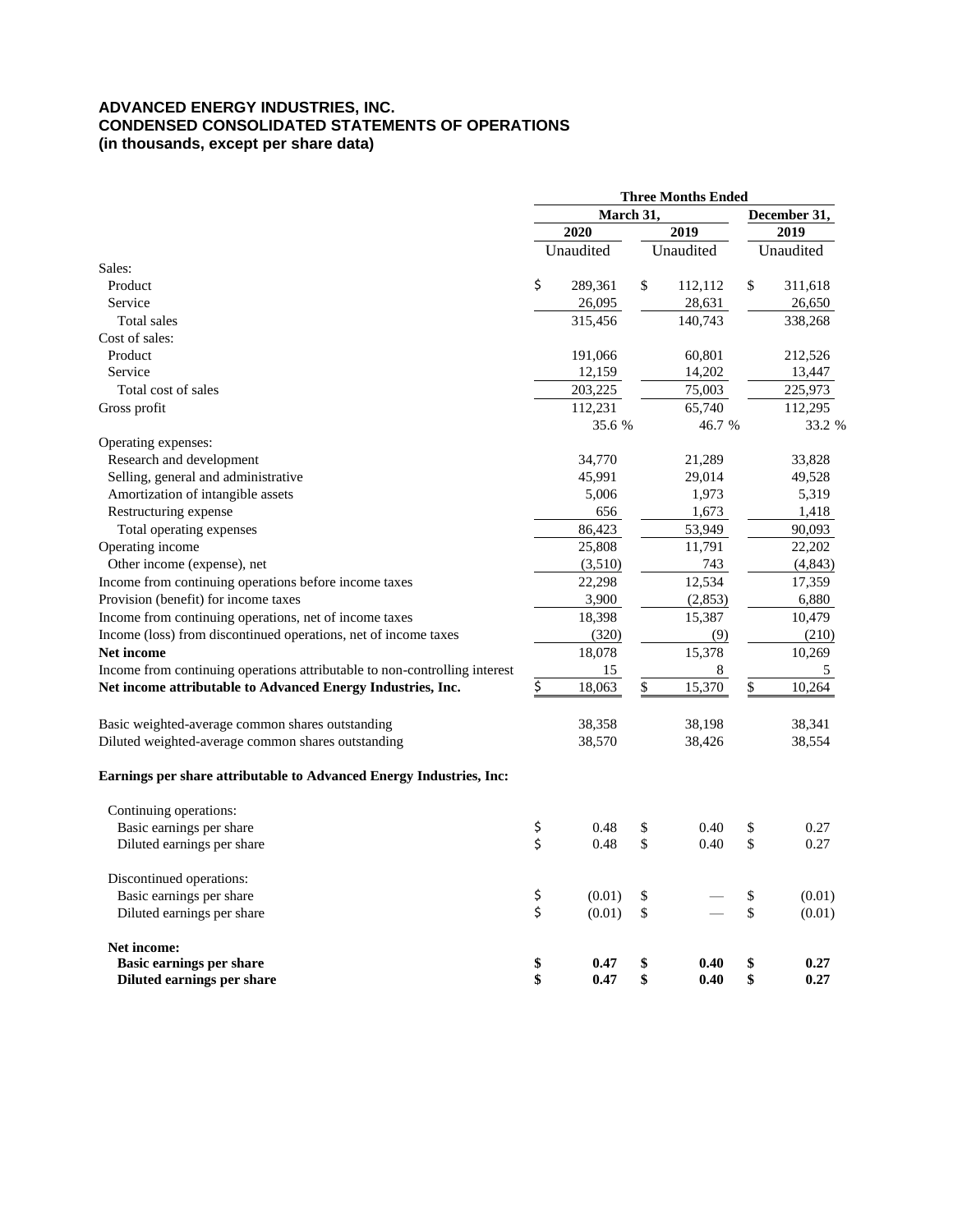#### **ADVANCED ENERGY INDUSTRIES, INC. CONDENSED CONSOLIDATED BALANCE SHEETS (in thousands)**

|                                                    | March 31,<br>2020 | December 31,<br>2019 |  |
|----------------------------------------------------|-------------------|----------------------|--|
| <b>ASSETS</b>                                      |                   |                      |  |
| Current assets:                                    |                   |                      |  |
| Cash and cash equivalents                          | \$<br>352,540     | \$<br>346,441        |  |
| Marketable securities                              | 2,490             | 2,614                |  |
| Accounts and other receivable, net                 | 214,360           | 246,564              |  |
| Inventories, net                                   | 235,299           | 230,019              |  |
| Income taxes receivable                            | 1,245             | 4,245                |  |
| Other current assets                               | 55,268            | 36,825               |  |
| Current assets of discontinued operations          | 23                | 30                   |  |
| Total current assets                               | 861,225           | 866,738              |  |
| Property and equipment, net                        | 105,592           | 108,109              |  |
| Operating lease right-of-use assets                | 110,034           | 105,404              |  |
| Deposits and other assets                          | 21,544            | 22,287               |  |
| Goodwill and intangibles, net                      | 380,628           | 386,943              |  |
| Deferred income tax assets                         | 43,258            | 42,656               |  |
| Non-current assets of discontinued operations      | 269               | 269                  |  |
| Total assets                                       | \$1,522,550       | 1,532,406<br>\$      |  |
| LIABILITIES AND STOCKHOLDERS' EQUITY               |                   |                      |  |
| Current liabilities:                               |                   |                      |  |
| Accounts payable                                   | \$<br>167,442     | \$<br>170,671        |  |
| Other accrued expenses                             | 99,459            | 112,935              |  |
| Current portion of debt                            | 17,500            | 17,500               |  |
| Current portion of operating lease liability       | 18,284            | 18,312               |  |
| Current liabilities of discontinued operations     | 1,089             | 914                  |  |
| Total current liabilities                          | 303,774           | 320,332              |  |
| Long-term debt                                     | 317,285           | 321,527              |  |
| Non-current liabilities of continuing operations   | 214,880           | 212,400              |  |
| Non-current liabilities of discontinued operations | 653               | 887                  |  |
| Long-term liabilities                              | 532,818           | 534,814              |  |
| <b>Total liabilities</b>                           | 836,592           | 855,146              |  |
| Advanced Energy stockholders' equity               | 685,397           | 676,714              |  |
| Noncontrolling interest                            | 561               | 546                  |  |
| Stockholders' equity                               | 685,958           | 677,260              |  |
| Total liabilities and stockholders' equity         | \$1,522,550       | \$<br>1,532,406      |  |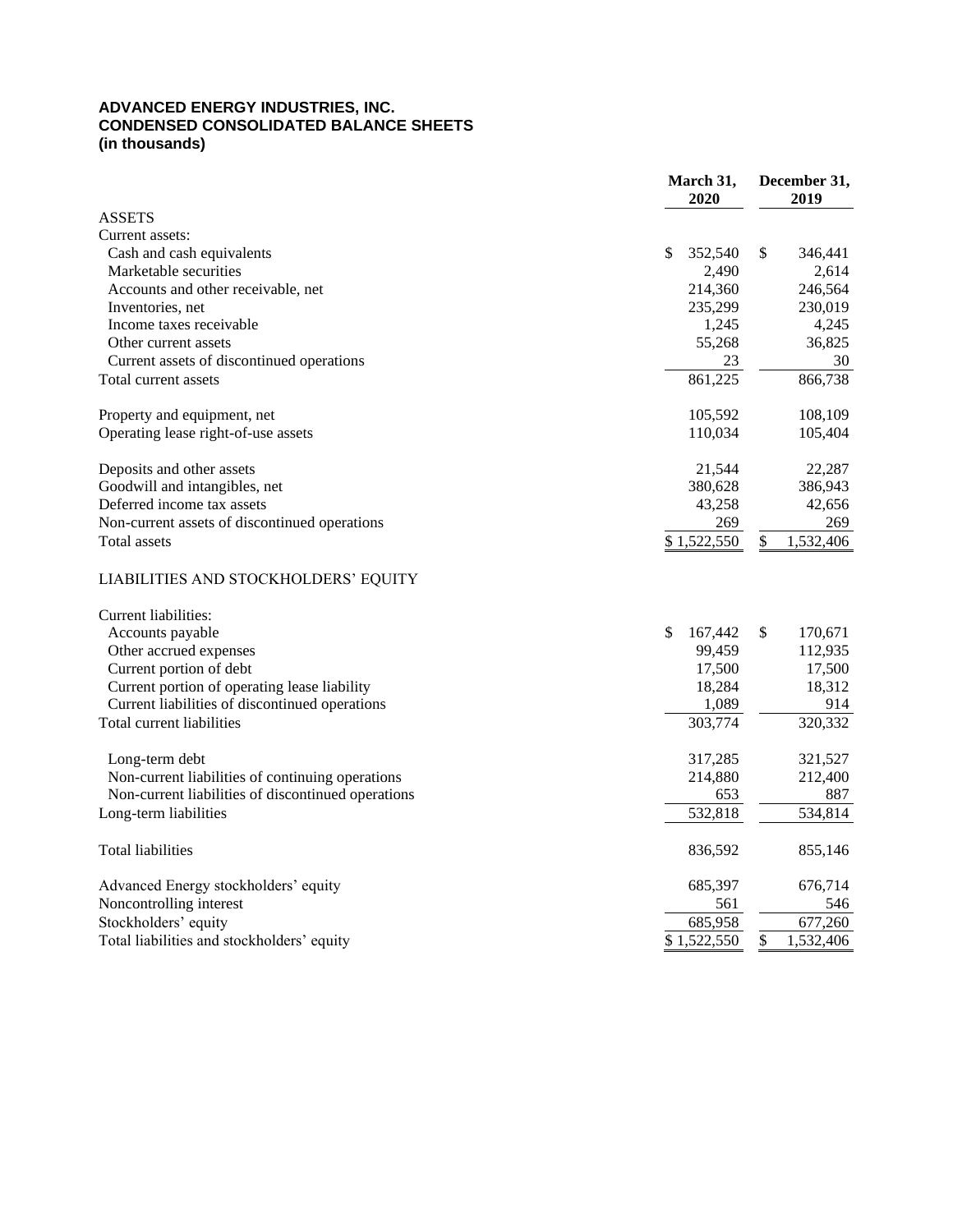#### **ADVANCED ENERGY INDUSTRIES, INC. CONDENSED CONSOLIDATED STATEMENT OF CASH FLOWS (in thousands)**

|                                                                                   | <b>Three Months Ended March 31,</b> |          |    |          |  |  |  |
|-----------------------------------------------------------------------------------|-------------------------------------|----------|----|----------|--|--|--|
|                                                                                   |                                     | 2020     |    | 2019     |  |  |  |
| <b>CASH FLOWS FROM OPERATING ACTIVITIES:</b>                                      |                                     |          |    |          |  |  |  |
| Net income                                                                        | \$                                  | 18,078   | S  | 15,378   |  |  |  |
| Loss from discontinued operations, net of income taxes                            |                                     | (320)    |    | (9)      |  |  |  |
| Income from continuing operations, net of income taxes                            |                                     | 18,398   |    | 15,387   |  |  |  |
| Adjustments to reconcile net income to net cash provided by operating activities: |                                     |          |    |          |  |  |  |
| Depreciation and amortization                                                     |                                     | 11,616   |    | 4,181    |  |  |  |
| Stock-based compensation expense                                                  |                                     | 3,048    |    | 3,199    |  |  |  |
| Provision for deferred income taxes                                               |                                     | (1,265)  |    | (649)    |  |  |  |
| Discount on notes receivable                                                      |                                     | 721      |    |          |  |  |  |
| Net loss on disposal of assets                                                    |                                     | 173      |    | 6        |  |  |  |
| Changes in operating assets and liabilities, net of assets acquired               |                                     | (3,751)  |    | (15,269) |  |  |  |
| Net cash provided by operating activities from continuing operations              |                                     | 28,940   |    | 6,855    |  |  |  |
| Net cash used in operating activities from discontinued operations                |                                     | (418)    |    | (1,409)  |  |  |  |
| Net cash provided by operating activities                                         |                                     | 28,522   |    | 5,446    |  |  |  |
| <b>CASH FLOWS FROM INVESTING ACTIVITIES:</b>                                      |                                     |          |    |          |  |  |  |
| Proceeds from sale of property and equipment                                      |                                     | 10       |    |          |  |  |  |
| Issuance of notes receivable                                                      |                                     | (1,000)  |    |          |  |  |  |
| Purchases of property and equipment                                               |                                     | (6, 134) |    | (2, 436) |  |  |  |
| Net cash used in investing activities from continuing operations                  |                                     | (7, 124) |    | (2, 436) |  |  |  |
| Net cash used in investing activities from discontinued operations                |                                     |          |    |          |  |  |  |
| Net cash used in investing activities                                             |                                     | (7, 124) |    | (2, 436) |  |  |  |
| <b>CASH FLOWS FROM FINANCING ACTIVITIES:</b>                                      |                                     |          |    |          |  |  |  |
| Payments on long-term borrowings                                                  |                                     | (4,375)  |    |          |  |  |  |
| Purchase and retirement of common stock                                           |                                     | (7,248)  |    |          |  |  |  |
| Net payments related to stock-based award activities                              |                                     | (2,171)  |    | (1,707)  |  |  |  |
| Net cash used in financing activities from continuing operations                  |                                     | (13,794) |    | (1,707)  |  |  |  |
| Net cash used in financing activities from discontinued operations                |                                     |          |    |          |  |  |  |
| Net cash used in financing activities                                             |                                     | (13,794) |    | (1,707)  |  |  |  |
| <b>EFFECT OF CURRENCY TRANSLATION ON CASH</b>                                     |                                     | (1,505)  |    | (566)    |  |  |  |
| <b>INCREASE IN CASH AND CASH EQUIVALENTS</b>                                      |                                     | 6,099    |    | 737      |  |  |  |
| CASH AND CASH EQUIVALENTS, beginning of period                                    |                                     | 346,441  |    | 354,552  |  |  |  |
| CASH AND CASH EQUIVALENTS, end of period                                          |                                     | 352,540  |    | 355,289  |  |  |  |
| Less cash and cash equivalents from discontinued operations                       |                                     |          |    | 4,140    |  |  |  |
| CASH AND CASH EQUIVALENTS FROM CONTINUING OPERATIONS,                             |                                     |          |    |          |  |  |  |
| end of period                                                                     | \$                                  | 352,540  | \$ | 351,149  |  |  |  |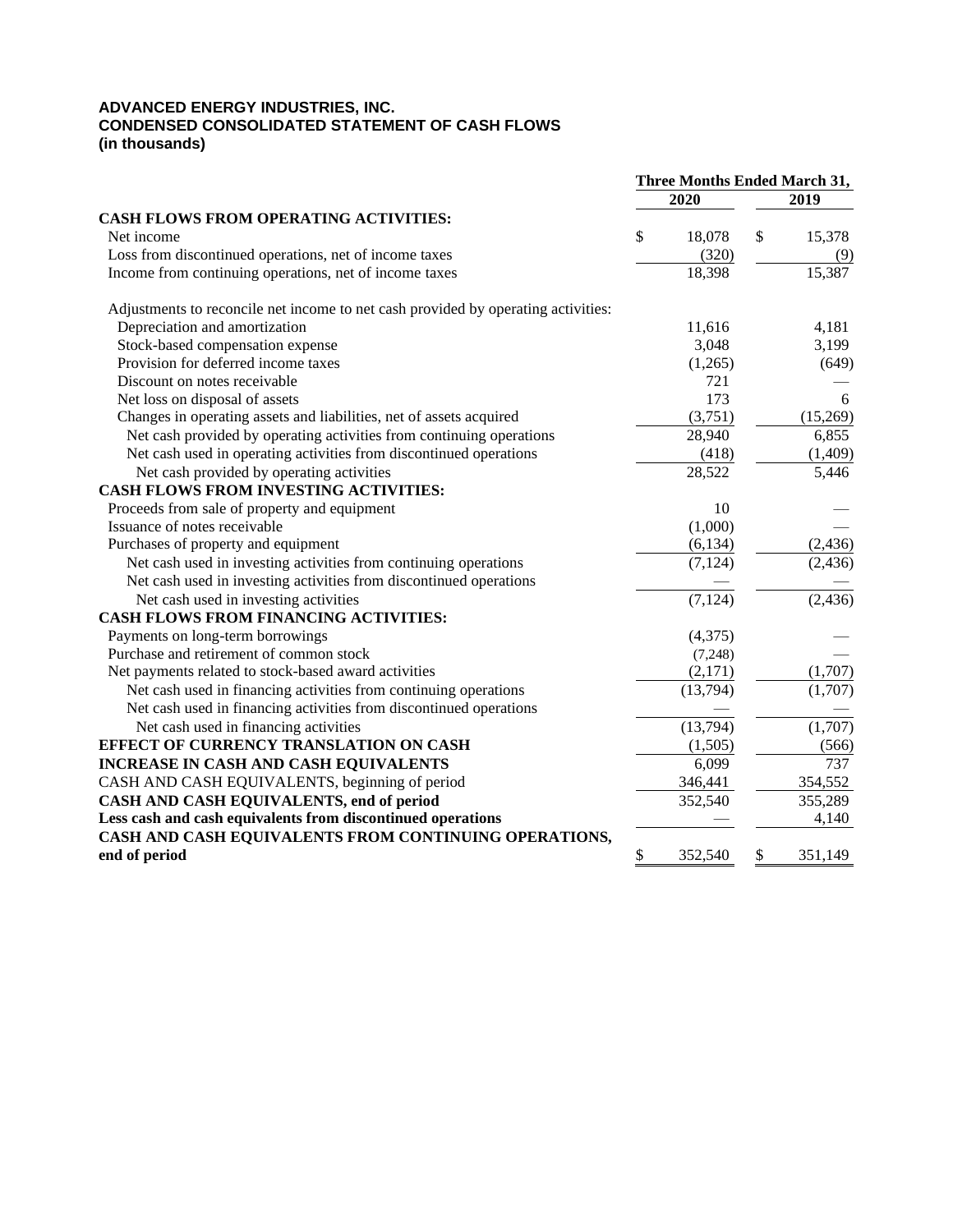#### **ADVANCED ENERGY INDUSTRIES, INC. SUPPLEMENTAL INFORMATION (UNAUDITED) (in thousands)**

#### **Net Sales by Product Line Three Months Ended**

|                         |    | March 31, |  |         |      | December 31, |  |  |
|-------------------------|----|-----------|--|---------|------|--------------|--|--|
|                         |    | 2020      |  | 2019    | 2019 |              |  |  |
| Semiconductor Equipment | \$ | 133.625   |  | 91.437  |      | 125,108      |  |  |
| Industrial & Medical    |    | 61.979    |  | 49.306  |      | 96,736       |  |  |
| Data Center Computing   |    | 86,183    |  |         |      | 77.940       |  |  |
| Telecom & Networking    |    | 33,669    |  |         |      | 38,484       |  |  |
| Total                   |    | 315,456   |  | 140.743 |      | 338,268      |  |  |

## **Net Sales by Geographic Region Three Months Ended**

|                        | March 31. |         |  |         |  | December 31, |  |  |
|------------------------|-----------|---------|--|---------|--|--------------|--|--|
|                        |           | 2020    |  | 2019    |  | 2019         |  |  |
| North America          | J         | 164.331 |  | 58,506  |  | 172,697      |  |  |
| Asia                   |           | 110,975 |  | 58,435  |  | 117,559      |  |  |
| Europe                 |           | 39.136  |  | 23,426  |  | 47,264       |  |  |
| <b>Other Countries</b> |           | 1,014   |  | 376     |  | 748          |  |  |
| Total                  |           | 315,456 |  | 140.743 |  | 338,268      |  |  |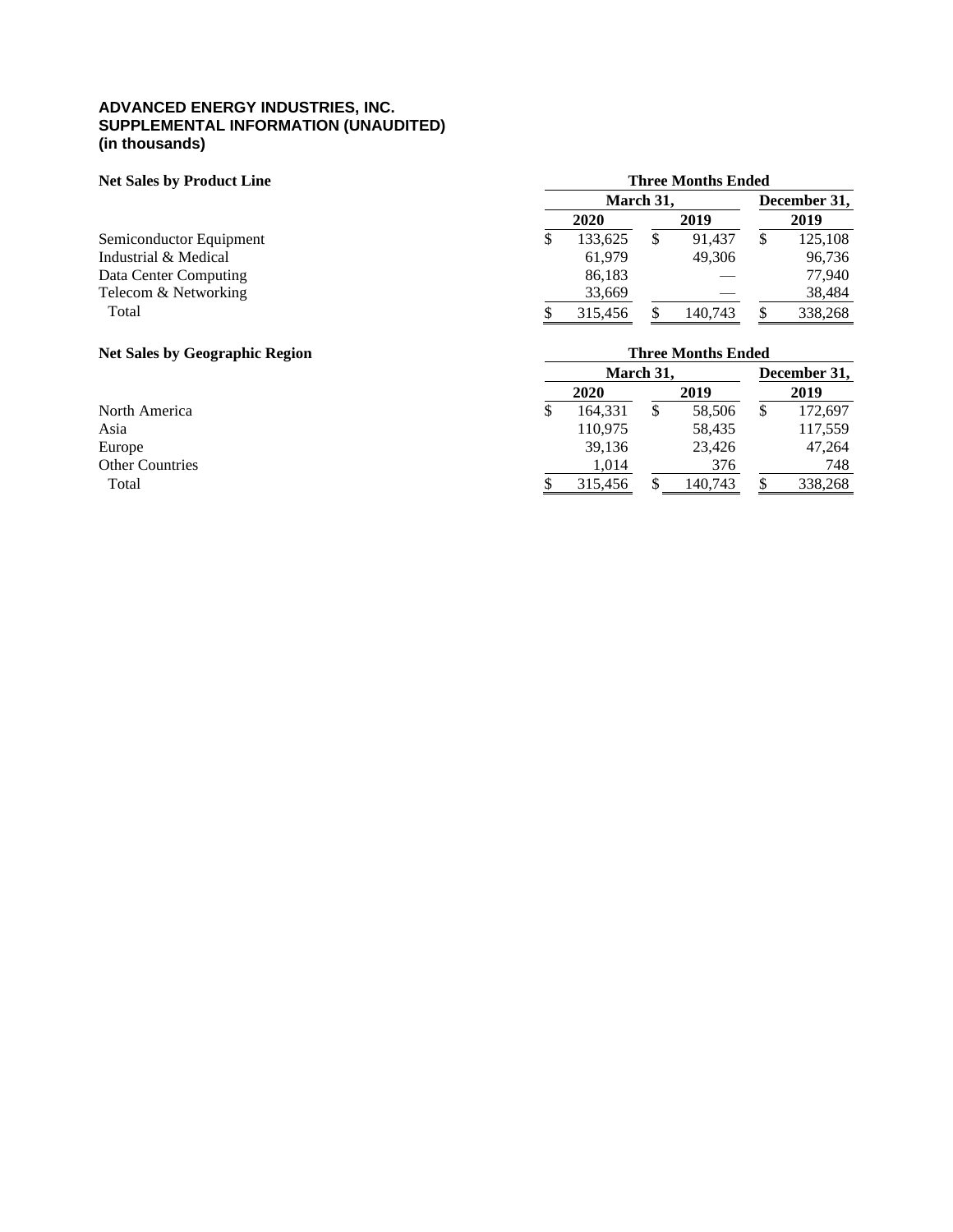#### **ADVANCED ENERGY INDUSTRIES, INC. SELECTED OTHER DATA (UNAUDITED) (in thousands)**

## **Reconciliation of Non-GAAP measure - operating expenses and**

| operating income, excluding certain items                  | <b>Three Months Ended</b> |    |         |      |              |  |  |  |
|------------------------------------------------------------|---------------------------|----|---------|------|--------------|--|--|--|
|                                                            | March 31,                 |    |         |      | December 31, |  |  |  |
|                                                            | 2020                      |    | 2019    | 2019 |              |  |  |  |
| Gross profit from continuing operations, as reported       | \$<br>112,231             | \$ | 65,740  | \$   | 112,295      |  |  |  |
| Adjustments to gross profit:                               |                           |    |         |      |              |  |  |  |
| Stock-based compensation                                   | 222                       |    | 233     |      | 160          |  |  |  |
| Facility expansion and relocation costs                    | 1,543                     |    | 170     |      | 2,229        |  |  |  |
| Acquisition-related costs                                  | 5,141                     |    |         |      | 6,784        |  |  |  |
| Non-GAAP gross profit                                      | 119,137                   |    | 66,143  |      | 121,468      |  |  |  |
| Non-GAAP gross margin                                      | 37.8%                     |    | 47.0%   |      | 35.9%        |  |  |  |
| Operating expenses from continuing operations, as reported | 86,423                    |    | 53,949  |      | 90,093       |  |  |  |
| Adjustments:                                               |                           |    |         |      |              |  |  |  |
| Amortization of intangible assets                          | (5,006)                   |    | (1,973) |      | (5,319)      |  |  |  |
| Stock-based compensation                                   | (2,826)                   |    | (2,966) |      | (2,115)      |  |  |  |
| Acquisition-related costs                                  | (2,836)                   |    | (1,511) |      | (2, 562)     |  |  |  |
| Facility expansion and relocation costs                    | (385)                     |    | (74)    |      | (651)        |  |  |  |
| Restructuring charges                                      | (656)                     |    | (1,673) |      | (1, 418)     |  |  |  |
| Non-GAAP operating expenses                                | 74,714                    |    | 45,752  |      | 78,028       |  |  |  |
| Non-GAAP operating income                                  | 44,423                    | \$ | 20,391  | \$   | 43,440       |  |  |  |
| Non-GAAP operating margin                                  | 14.1%                     |    | 14.5%   |      | 12.8%        |  |  |  |

# **Reconciliation of Non-GAAP measure - income excluding certain**

| items                                                                | <b>Three Months Ended</b> |           |    |        |               |              |  |  |
|----------------------------------------------------------------------|---------------------------|-----------|----|--------|---------------|--------------|--|--|
|                                                                      |                           | March 31, |    |        |               | December 31, |  |  |
|                                                                      |                           | 2020      |    | 2019   |               | 2019         |  |  |
| Income from continuing operations, less noncontrolling interest, net |                           |           |    |        |               |              |  |  |
| of income taxes                                                      | \$                        | 18,383    | \$ | 15.379 | <sup>\$</sup> | 10,474       |  |  |
| Adjustments:                                                         |                           |           |    |        |               |              |  |  |
| Amortization of intangible assets                                    |                           | 5,006     |    | 1,973  |               | 5,319        |  |  |
| Acquisition-related costs                                            |                           | 7.977     |    | 1,511  |               | 9,346        |  |  |
| Facility expansion and relocation costs                              |                           | 1,928     |    | 244    |               | 2,879        |  |  |
| Restructuring charges                                                |                           | 656       |    | 1,673  |               | 1,418        |  |  |
| Central inverter services business sale                              |                           |           |    |        |               | 1,067        |  |  |
| Tax effect of Non-GAAP adjustments                                   |                           | (1,370)   |    | (851)  |               | 1,195        |  |  |
| Non-GAAP income, net of income taxes, excluding stock-based          |                           |           |    |        |               |              |  |  |
| compensation                                                         |                           | 32,580    |    | 19,929 |               | 31,698       |  |  |
| Stock-based compensation, net of taxes                               |                           | 2,363     |    | 2,463  |               | 1,740        |  |  |
| Non-GAAP income, net of income taxes                                 |                           | 34,943    | \$ | 22,392 |               | 33,438       |  |  |
|                                                                      |                           |           |    |        |               |              |  |  |